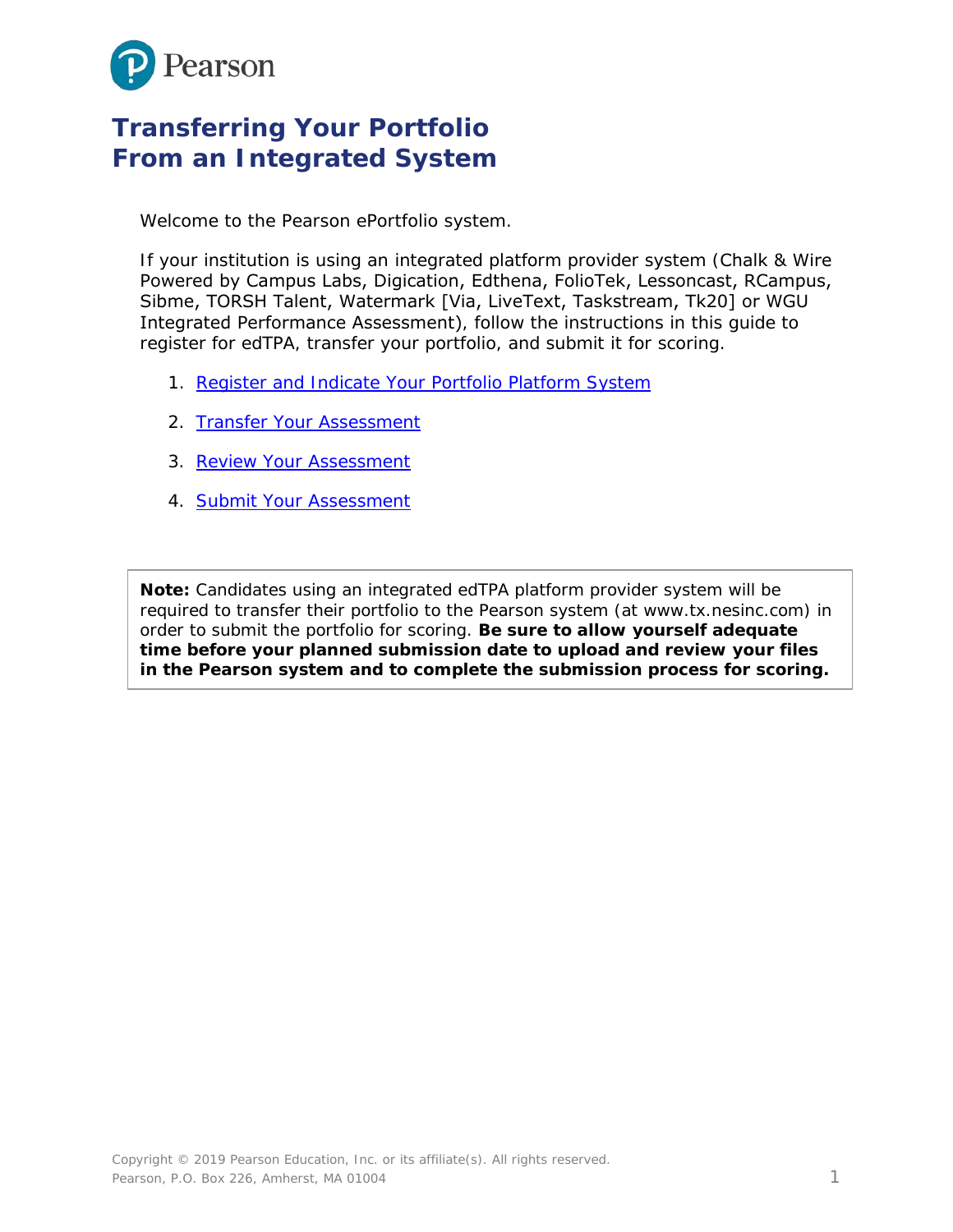

## <span id="page-1-0"></span>**1. Register and Indicate Your Portfolio Platform System**

Register for edTPA at [www.tx.nesinc.com.](http://www.tx.nesinc.com/) Select **Register** in the top navigation menu, then click on the **edTPA Pilot** tab to review information about the process. Follow the instructions to create an account (for first-time users) and to register for edTPA.

|                     |                                     | Texas<br><b>Educator Certification</b><br><b>Examination Program</b>                                                      |                                                                                                                                                                                                                                                                                                                                   |               |                 |             | Select a category.                 | ۰<br>Find Info |
|---------------------|-------------------------------------|---------------------------------------------------------------------------------------------------------------------------|-----------------------------------------------------------------------------------------------------------------------------------------------------------------------------------------------------------------------------------------------------------------------------------------------------------------------------------|---------------|-----------------|-------------|------------------------------------|----------------|
| Home                | <b>Exams</b>                        | Prepare                                                                                                                   | Register                                                                                                                                                                                                                                                                                                                          | <b>Scores</b> | <b>Policies</b> | <b>EPPs</b> | edTPA Pilot Guidelines and Support |                |
| Home / Register     |                                     |                                                                                                                           |                                                                                                                                                                                                                                                                                                                                   |               |                 |             | Home                               |                |
| Register            |                                     |                                                                                                                           |                                                                                                                                                                                                                                                                                                                                   |               |                 |             | · Register                         |                |
|                     |                                     | Registration is available online 24 hours a day, 7 days a week.                                                           |                                                                                                                                                                                                                                                                                                                                   |               |                 |             |                                    |                |
|                     |                                     |                                                                                                                           | Select the appropriate tab below to review important information before registering for your exam or assessment.                                                                                                                                                                                                                  |               |                 |             |                                    |                |
| AAFCS, TASC, TEXES  |                                     | edTPA Pilot                                                                                                               |                                                                                                                                                                                                                                                                                                                                   |               |                 |             |                                    |                |
|                     |                                     |                                                                                                                           |                                                                                                                                                                                                                                                                                                                                   |               |                 |             |                                    |                |
| Before You Register |                                     |                                                                                                                           |                                                                                                                                                                                                                                                                                                                                   |               |                 |             |                                    |                |
|                     |                                     | 2. Read the candidate policies for participation in edTPA.<br>information you will be asked to provide when you register. | 1. Review Getting Started to find resources to prepare for edTPA, read the eligibility requirements, access<br>online training, identify your portfolio system, and review submission and reporting dates.<br>3. Review the edTPA Registration Overview C, which describes the registration process and details the               |               |                 |             |                                    |                |
|                     |                                     | Register to Take or Retake the Full Assessment                                                                            |                                                                                                                                                                                                                                                                                                                                   |               |                 |             |                                    |                |
|                     |                                     |                                                                                                                           | All candidates will register on this website. Some candidates will continue on this site and build their portfolio<br>here, while other candidates will build their portfolio on another portfolio system currently in use at their<br>educator preparation program. Review the instructions for the system used by your program: |               |                 |             |                                    |                |
|                     |                                     |                                                                                                                           |                                                                                                                                                                                                                                                                                                                                   |               | Expand All      |             |                                    |                |
|                     | Pearson ePortfolio System           |                                                                                                                           |                                                                                                                                                                                                                                                                                                                                   |               |                 | ÷.          |                                    |                |
|                     |                                     | Integrated edTPA Platform Provider System                                                                                 |                                                                                                                                                                                                                                                                                                                                   |               |                 | ÷           |                                    |                |
|                     | Other Platform Provider System      |                                                                                                                           |                                                                                                                                                                                                                                                                                                                                   |               |                 | ÷           |                                    |                |
|                     | Which portfolio system should I use |                                                                                                                           |                                                                                                                                                                                                                                                                                                                                   |               |                 |             |                                    |                |
|                     | Register for a Partial Retake       |                                                                                                                           |                                                                                                                                                                                                                                                                                                                                   |               |                 |             |                                    |                |

On the last screen of the registration process, click Next to proceed to indicate your platform system.

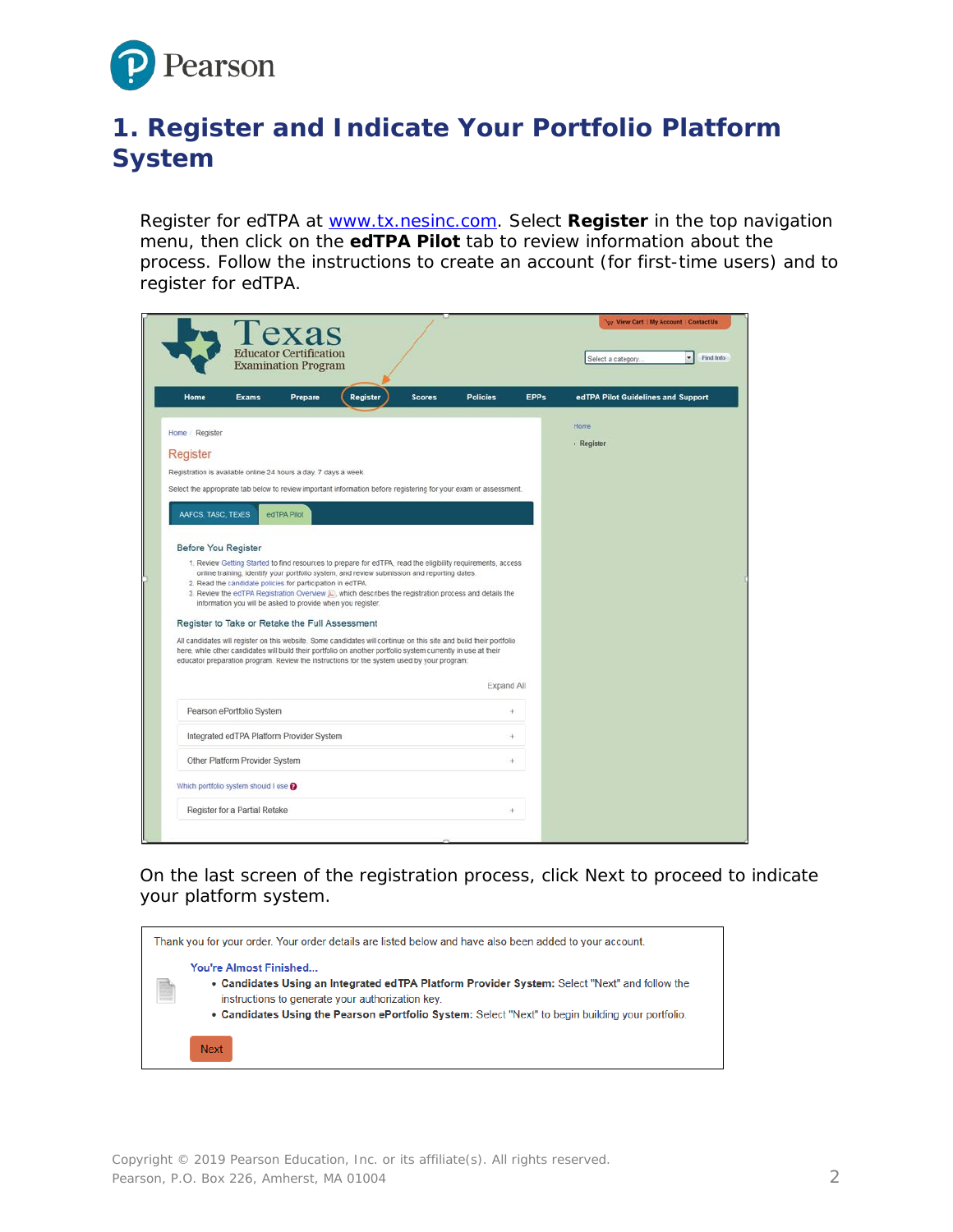

You are now in the Pearson ePortfolio system. Click the edTPA Platform Provider button on the selection screen.

|                                                                                                                                                                                                               | edTPX                                                                                                                                                                                                                                                                                                                                                                                                                                                                                                                                                                                                                                       |  |  |
|---------------------------------------------------------------------------------------------------------------------------------------------------------------------------------------------------------------|---------------------------------------------------------------------------------------------------------------------------------------------------------------------------------------------------------------------------------------------------------------------------------------------------------------------------------------------------------------------------------------------------------------------------------------------------------------------------------------------------------------------------------------------------------------------------------------------------------------------------------------------|--|--|
| Secondary Mathematics ▼                                                                                                                                                                                       | Please indicate whether you will be building your portfolio on this website (in the<br>Pearson ePortfolio system) or if you will be using an integrated edTPA Platform<br>Provider system (Chalk & Wire, Folio180, Digication, Edthena, FolioTek, Lessoncast,<br>LiveText, Pass-Port, RCampus, Sibme, TaskStream, Tk20, TORSH Talent, or<br>Tumblefeed).<br>edTPA Platform Provider<br>Pearson ePortfolio<br>If you are unsure which system to select, please check with your educator preparation<br>program. You will have the opportunity to switch your selection in the future if you<br>choose the incorrect system for your program. |  |  |
| Copyright @ 2019 Pearson Education, Inc. or its affiliate(s). All rights reserved.<br>Evaluation Systems, Pearson, P.O. Box 226, Amherst, MA 01004<br>Terms of Use   Privacy Policy   Trademarks   Contact Us |                                                                                                                                                                                                                                                                                                                                                                                                                                                                                                                                                                                                                                             |  |  |

If you inadvertently selected Pearson ePortfolio on the screen pictured above you can switch to an integrated platform provider by clicking the "Switch to edTPA Platform Provider" link on the subsequent screen.

| Portfolio Summary |                                                                                 |             | Message Center                                                                      |
|-------------------|---------------------------------------------------------------------------------|-------------|-------------------------------------------------------------------------------------|
|                   | Task 1: Planning for Instruction and Assessment<br>0 of 5 Parts Ready to Submit |             | Request Feedback<br>→ Switch to edTPA platform provider<br>?) When should I submit? |
| <b>Start</b>      | Part A: Context for Learning Information                                        | Not Started | Submit your portfolio for scoring                                                   |
| <b>Start</b>      | Part B: Lesson Plans for Learning Segment                                       | Not Started |                                                                                     |
| <b>Start</b>      | Part C: Instructional Materials                                                 | Not Started |                                                                                     |
| <b>Start</b>      | Part D: Assessments                                                             | Not Started |                                                                                     |
| <b>Start</b>      | Part E: Planning Commentary                                                     | Not Started |                                                                                     |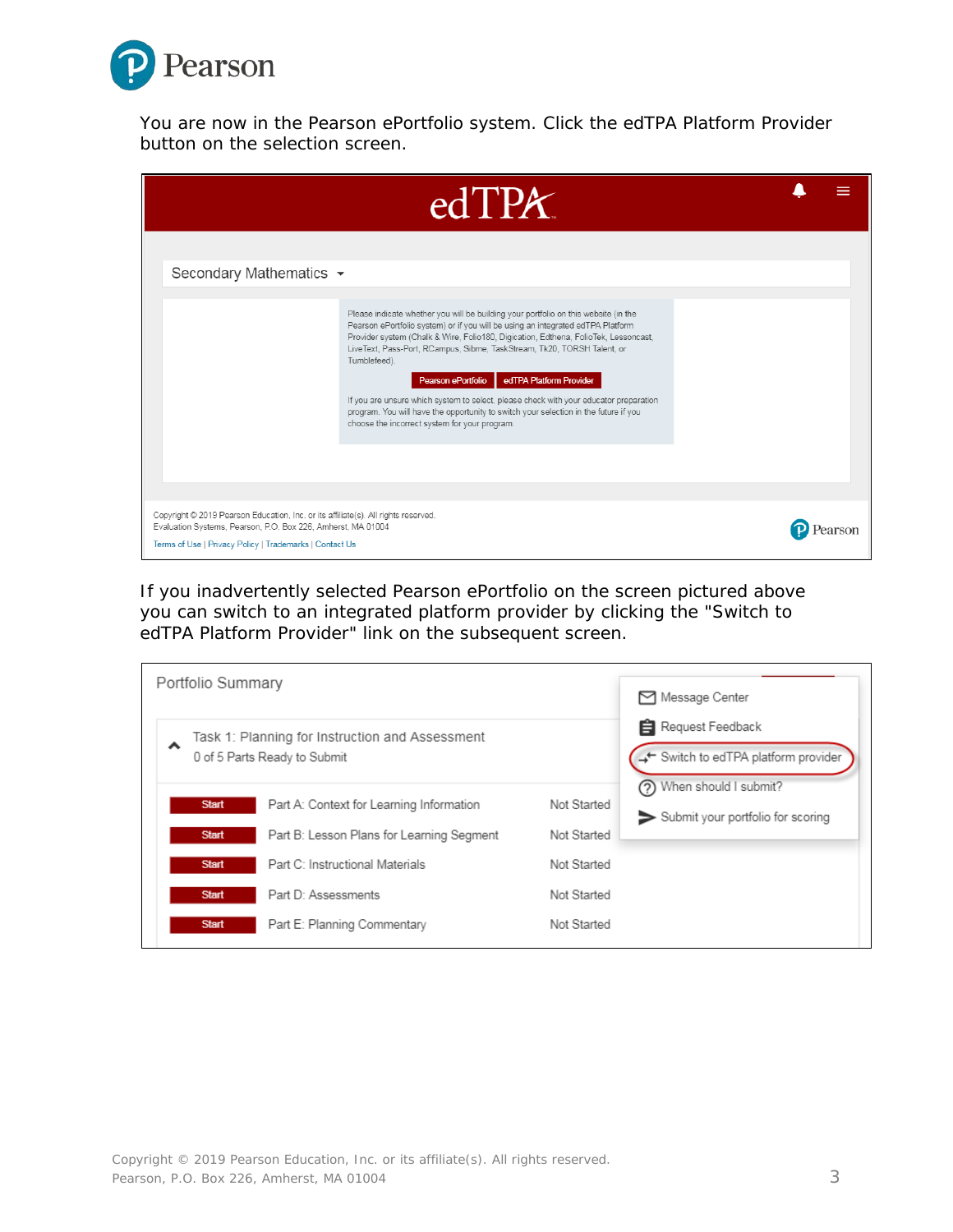

#### **Your Authorization Key**

After clicking the edTPA Platform Provider button, you are provided with an Authorization Key to facilitate your portfolio transfer. You will need to enter this key in your platform provider system when you are ready to transfer your portfolio to Pearson.

You will be prompted to review and agree to the terms associated with your Authorization Key. The key will then be emailed to the address you provided during registration. You will also be able to obtain your Authorization Key at any time by logging into your account at [www.tx.nesinc.com.](http://www.tx.nesinc.com/)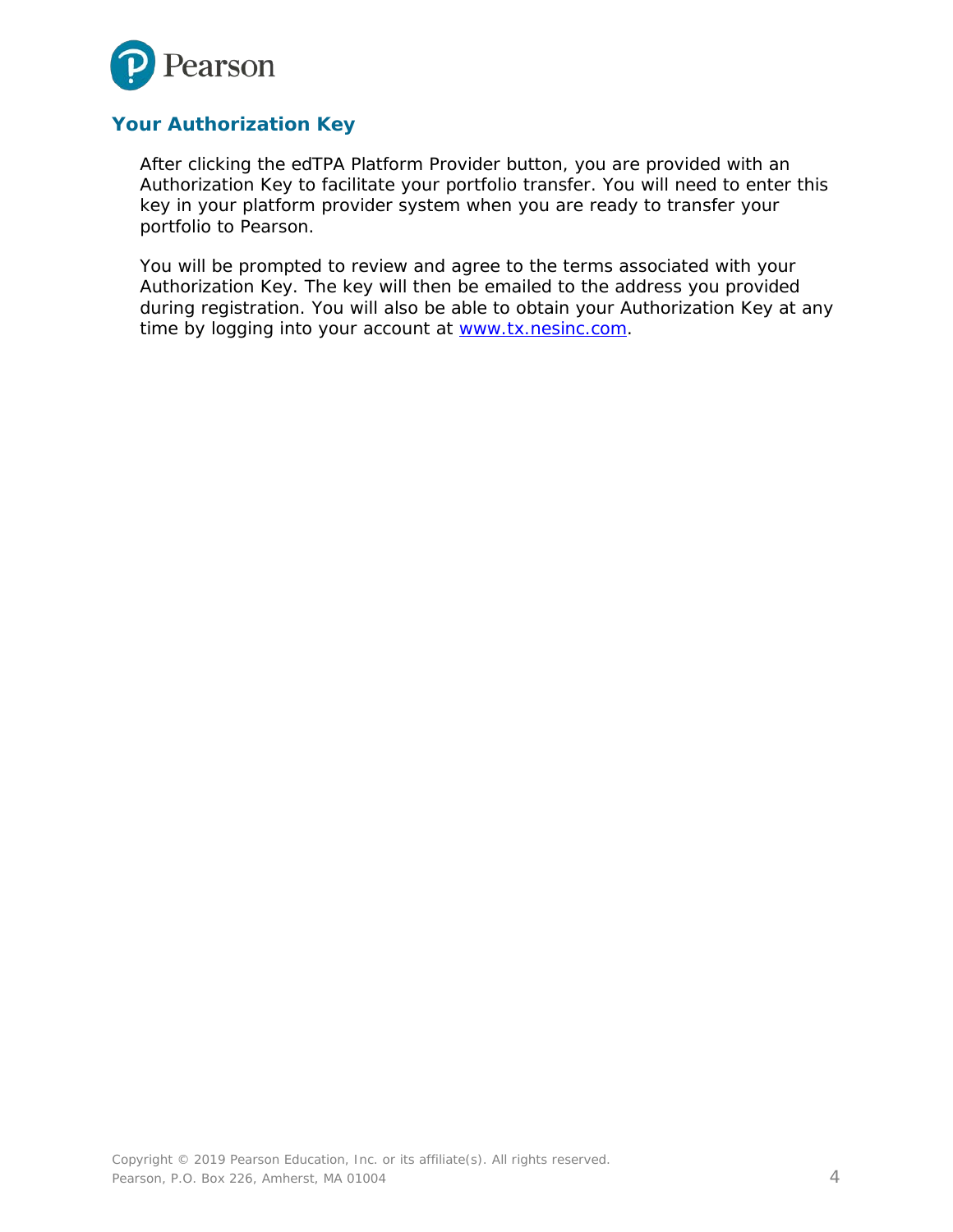

### <span id="page-4-0"></span>**2. Transfer Your Assessment**

When your assessment is complete, transfer it to the Pearson ePortfolio system in order to submit it for official scoring. Start the portfolio transfer from the platform provider system used by your institution.

Enter your Authorization Key in the platform provider system when prompted.

**Can't find your Authorization Key?** Refer to the email you received after registering and selecting your portfolio platform system, or sign in to your account on [www.tx.nesinc.com](http://www.tx.nesinc.com/) to obtain your Authorization Key.

When the transfer has processed successfully, an email notification will be sent to the email address you provided when you registered for edTPA.

When you receive this notification, sign in to the Pearson ePortfolio system at [www.tx.nesinc.com.](http://www.tx.nesinc.com/) Your transferred files are now available for you to review.

|                                                                                                                                                                                           | edTPX                                                                                                                                                                                                                                                                       |                 |
|-------------------------------------------------------------------------------------------------------------------------------------------------------------------------------------------|-----------------------------------------------------------------------------------------------------------------------------------------------------------------------------------------------------------------------------------------------------------------------------|-----------------|
| Secondary Mathematics *                                                                                                                                                                   |                                                                                                                                                                                                                                                                             |                 |
| 1. Read the handbook and additional<br>resources to help prepare your evidence:<br>Secondary Mathematics Handbook<br>Handbook Errata and Updates<br><b>Candidate Support Resources:</b>   | Portfolio Summary<br>Task 1: Planning for Instruction and Assessment<br>$\hat{\phantom{a}}$<br>0 of 5 Parts Ready to Submit                                                                                                                                                 | $>$ Submit<br>A |
| Making Good Choices @<br>Understanding Rubric Level Progressions @<br>Academic Language Handout @<br>2. Upload your work.<br>Complete all parts for each task by uploading<br>your files. | Part A: Context for Learning Information<br>Not Started<br><b>Start</b><br>Part B: Lesson Plans for Learning Segment<br>Not Started<br><b>Start</b><br>Part C: Instructional Materials<br>Not Started<br><b>Start</b><br>Part D: Assessments<br>Not Started<br><b>Start</b> |                 |
| 3. Submit your portfolio.<br>When you have indicated that each part is<br>"Ready to Submit," submit your portfolio for<br>scoring.<br>When should I submit?                               | Part E: Planning Commentary<br>Not Started<br><b>Start</b><br>Task 2: Instructing and Engaging Students in Learning<br>$\hat{\phantom{a}}$<br>0 of 2 Parts Ready to Submit                                                                                                  | A               |
|                                                                                                                                                                                           | Part A: Video Clip(s)<br>Not Started<br><b>Start</b>                                                                                                                                                                                                                        |                 |

If necessary, you can re-transfer your portfolio at any time using the same Authorization Key (listed at the top of your Portfolio Summary page for your reference).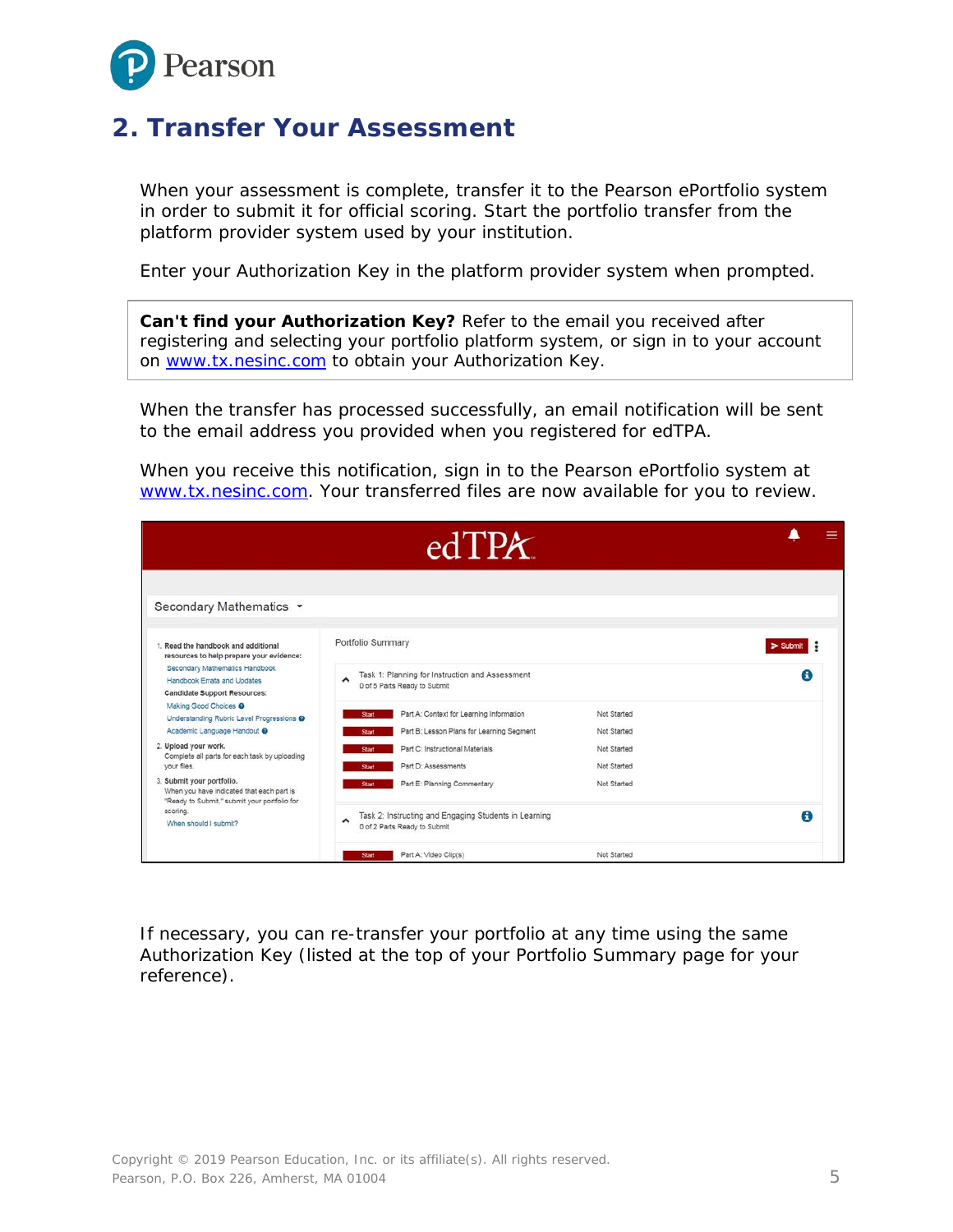

#### <span id="page-5-0"></span>**3. Review Your Assessment**

Prior to submitting your assessment for scoring, you are required to review your files in the Pearson ePortfolio system and verify that your files were transferred successfully. If the platform provider system did not prompt you to select labels for some files, you will be asked to make those selections now.

To review and label your files click the Update button for each Part on the Portfolio Summary page.

| ㅅ | Task 1: Planning for Instruction and Assessment<br>0 of 5 Parts Ready to Submit |                                           |             | Œ |
|---|---------------------------------------------------------------------------------|-------------------------------------------|-------------|---|
|   | Start                                                                           | Part A: Context for Learning Information  | Not Started |   |
|   | Start                                                                           | Part B: Lesson Plans for Learning Segment | Not Started |   |
|   | Start                                                                           | Part C: Instructional Materials           | Not Started |   |
|   | Start                                                                           | Part D: Assessments                       | Not Started |   |
|   | Start                                                                           | Part E: Planning Commentary               | Not Started |   |

This will bring you to the Part Details page. Review each file carefully and ensure that the content is what you intend to submit.

Remember to review every page of each document, and to review the entire length of each audio and video file to ensure that they comply with submission requirements.

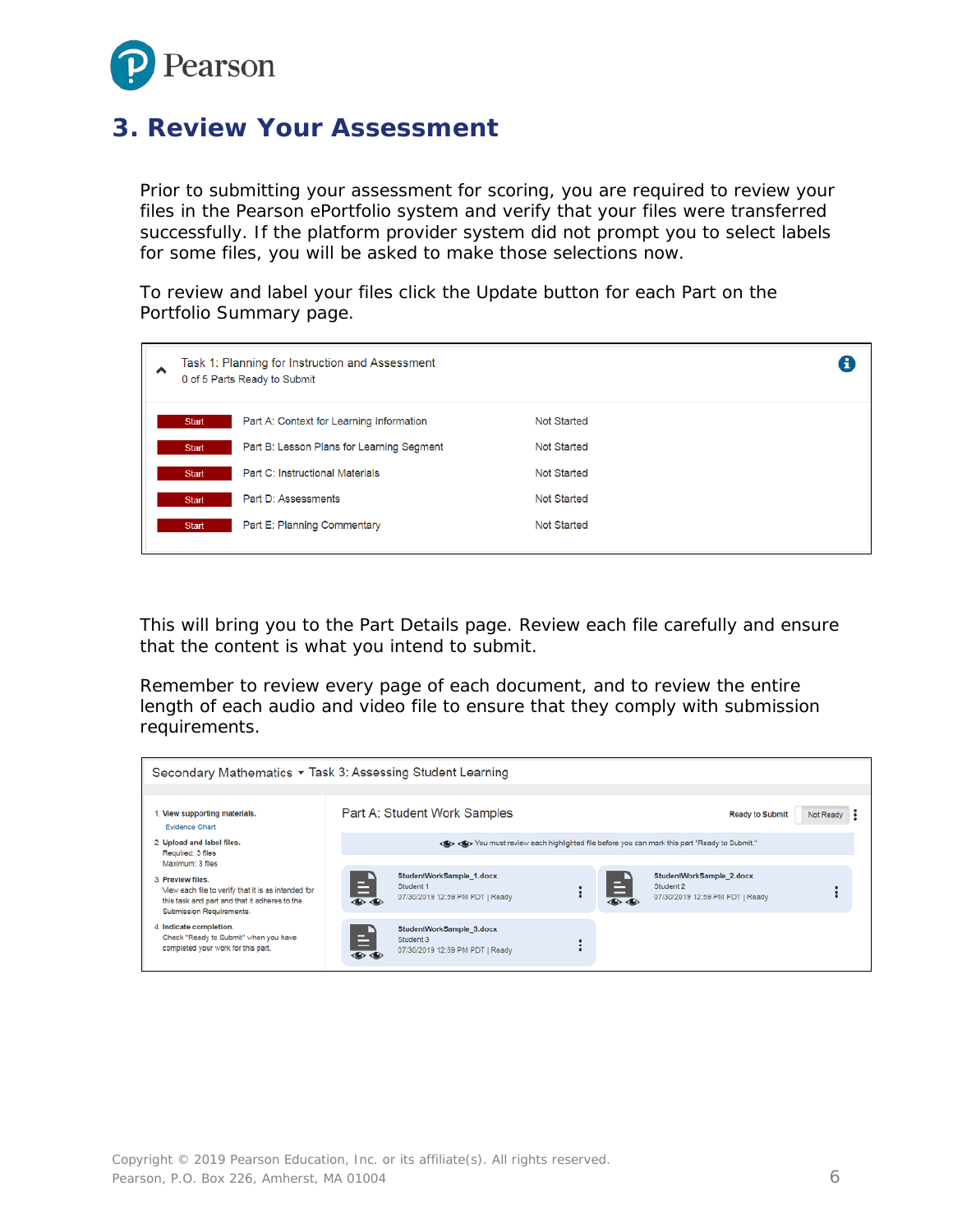

The system will indicate any files for which you are required to select labels. To select a file label click "Add Label" from the file menu. You may update your label if you make a mistake by selecting "Change Label" from the file menu.

| Secondary Mathematics ▼ Task 2: Instructing and Engaging Students in Learning                                                                         |                                                                                                             |                                                                            |  |  |  |  |
|-------------------------------------------------------------------------------------------------------------------------------------------------------|-------------------------------------------------------------------------------------------------------------|----------------------------------------------------------------------------|--|--|--|--|
| 1. View supporting materials.<br><b>Evidence Chart</b>                                                                                                | Part A: Video Clip(s)                                                                                       | Not Ready<br><b>Ready to Submit</b>                                        |  |  |  |  |
| Guidelines for Video Confidentiality<br>2. Upload and label files.<br>Required: 1 files<br>Maximum: 2 files                                           | classroomVideo 1.mp4<br>Lesson 1:Clip 1<br>Q View Evidence<br>07/30/2019 01:05 PM PDT   Rei<br>Change Label | classroomVideo 2.mp4<br>Lesson 2:Clip 2<br>07/30/2019 01:05 PM PDT   Ready |  |  |  |  |
| 3. Preview files.<br>View each file to verify that it is as intended for<br>this task and part and that it adheres to the<br>Submission Requirements. | (?) Status Help<br><b>Remove</b>                                                                            |                                                                            |  |  |  |  |
| 4. Indicate completion.<br>Check "Ready to Submit" when you have<br>completed your work for this part.                                                |                                                                                                             |                                                                            |  |  |  |  |

Once you have viewed and labeled all files in the Part check the box titled Ready to Submit.



This will advance your progress indicator for the Task associated with this Part on your Portfolio Summary page. You must indicate that all Parts are Ready to Submit before you will be able to submit your portfolio for scoring.

| ⌒ | Task 2: Instructing and Engaging Students in Learning<br>1 of 2 Parts Ready to Submit |                                                         |                                |                                |  |
|---|---------------------------------------------------------------------------------------|---------------------------------------------------------|--------------------------------|--------------------------------|--|
|   | View<br><b>Start</b>                                                                  | Part A: Video Clip(s)<br>Part B: Instruction Commentary | Ready to Submit<br>Not Started | <multiple files=""></multiple> |  |

**Note:** If you discover a problem with one of your files or with file labels added in the platform provider system, you will need to correct the problem in the platform provider system and re-transfer your portfolio to the Pearson system. You may need your Authorization Key to re-transfer. It is listed at the top of the Portfolio Summary page for your reference.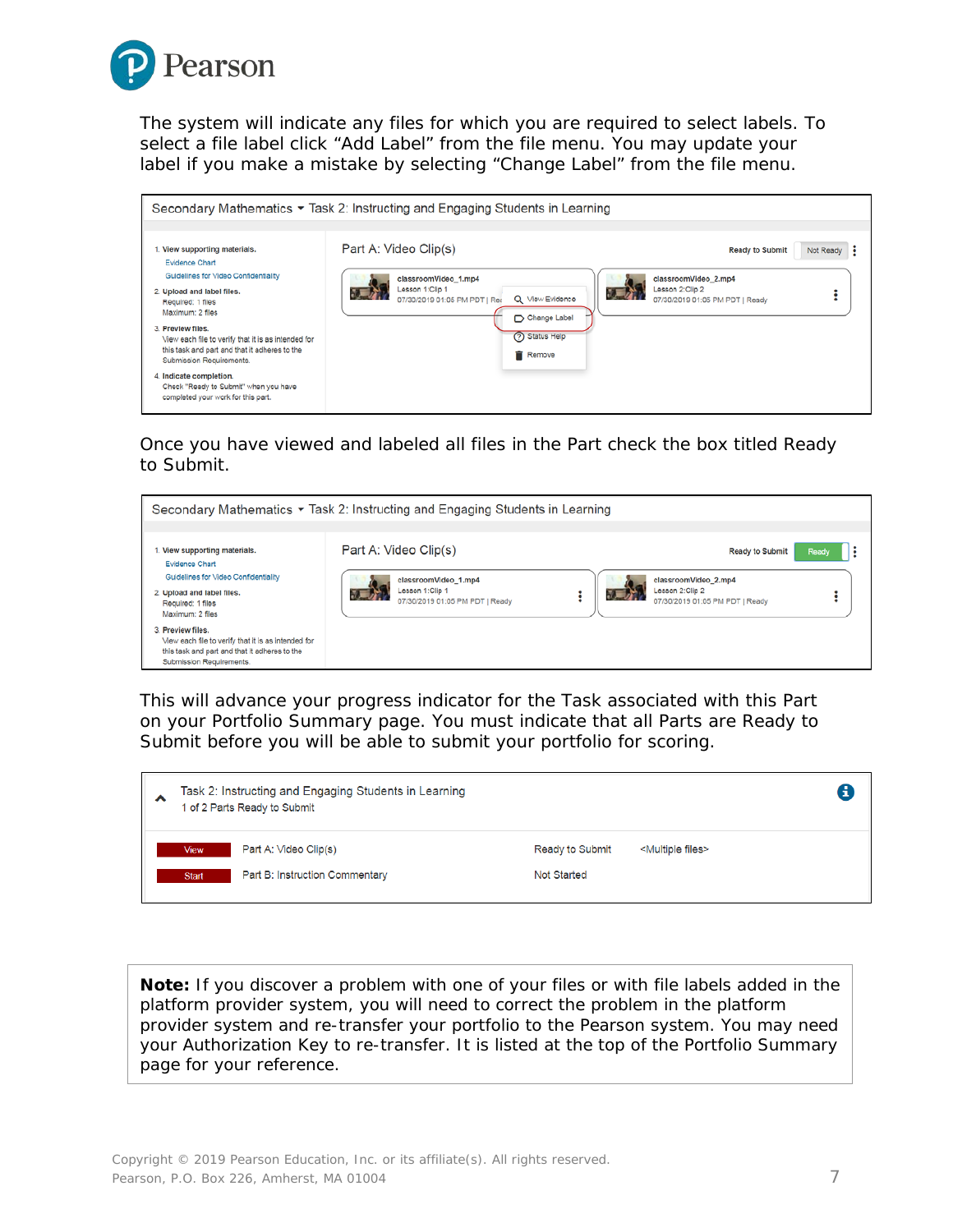

#### <span id="page-7-0"></span>**4. Submit Your Assessment**

#### **Readiness Checklist**

Before submitting your assessment, make sure your portfolio is complete and ready for scoring. Have you:

- **sqrt7** Transferred your assessment to the Pearson ePortfolio system?
- Stored a copy of your work in a secure local location?
- **■** Reviewed all of your files in the Pearson ePortfolio system?
- **Ø** Marked all Parts as Ready to Submit?

Your Portfolio Summary page should look like the following example. Note that the Portfolio Summary progress indicators all indicate that each Part for the entire assessment has been marked Ready to Submit. If any Task has Parts that are not marked Ready to Submit, then the Submit Portfolio for Scoring button will be disabled.

| Secondary Mathematics ▼                                                                                                                                     |                                                                                                    |            |  |  |  |
|-------------------------------------------------------------------------------------------------------------------------------------------------------------|----------------------------------------------------------------------------------------------------|------------|--|--|--|
| Read the handbook and additional<br>resources to help prepare your evidence:                                                                                | Portfolio Summary                                                                                  | $>$ Submit |  |  |  |
| Secondary Mathematics Handbook<br>Handbook Errata and Updates<br><b>Candidate Support Resources:</b>                                                        | Task 1: Planning for Instruction and Assessment<br>v<br>5 of 5 Parts Ready to Submit               | A          |  |  |  |
| Making Good Choices <sup>@</sup><br>Understanding Rubric Level Progressions @<br>Academic Language Handout @                                                | Task 2: Instructing and Engaging Students in Learning<br>$\ddot{}$<br>2 of 2 Parts Ready to Submit | A          |  |  |  |
| 2. Upload your work.<br>Complete all parts for each task by uploading<br>your files.                                                                        | Task 3: Assessing Student Learning<br>$\ddot{}$<br>4 of 4 Parts Ready to Submit                    | A          |  |  |  |
| 3. Submit your portfolio.<br>When you have indicated that each part is<br>"Ready to Submit," submit your portfolio for<br>scoring.<br>When should I submit? |                                                                                                    |            |  |  |  |

When you are ready, click Submit Portfolio for Scoring.

**Note:** When you submit your portfolio, you will be required to consent to a set of Submission Agreements. These agreements are available for your review before you submit your portfolio on [www.tx.nesinc.com.](http://www.tx.nesinc.com/)

After you successfully submit your portfolio, your Portfolio Summary page should look like this: